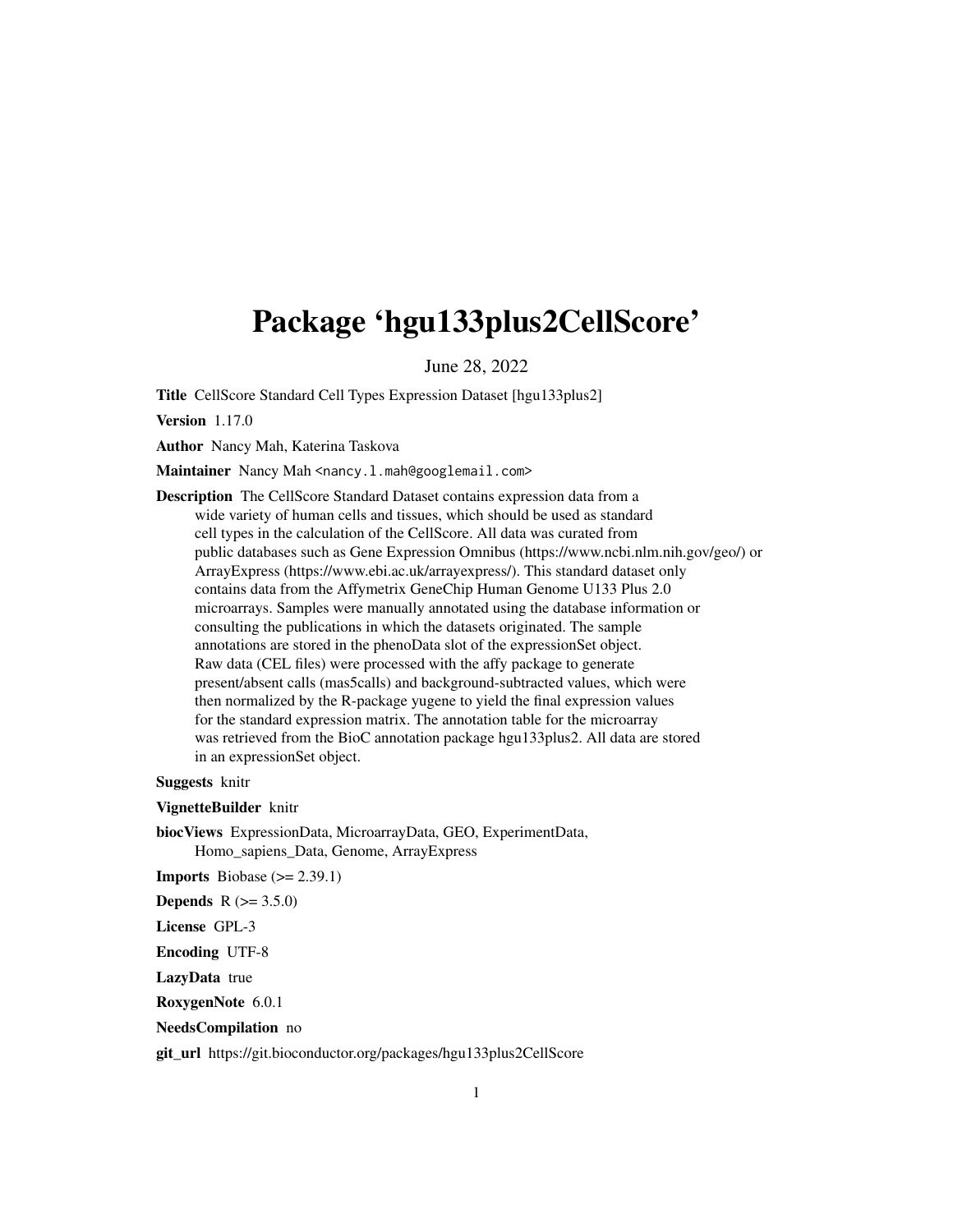git\_branch master git\_last\_commit df580d2 git\_last\_commit\_date 2022-04-26 Date/Publication 2022-06-28

### R topics documented:

| Index |  |  |  |  |  |  |  |  |  |  |
|-------|--|--|--|--|--|--|--|--|--|--|

hgu133plus2CellScore *Standard Samples for CellScore [hgu133plus2]*

#### Description

This ExpressionSet object contains the expression values, expression calls, phenoData, and array annotation data for the standard samples from Affymetrix hgu133plus2 microarrays. The dataset is meant for usage with the package CellScore. This set of manually curated data contains reference expression data for normal tissues or cell types. Details of how this dataset was generated can be found in the vignette.

#### Usage

eset.std

#### Format

an ExpressionSet object

#### Source

data extracted from public databases such as Gene Expression Omnibus (https://www.ncbi.nlm.nih.gov/geo/) or ArrayExpress (https://www.ebi.ac.uk/arrayexpress/)

<span id="page-1-0"></span>